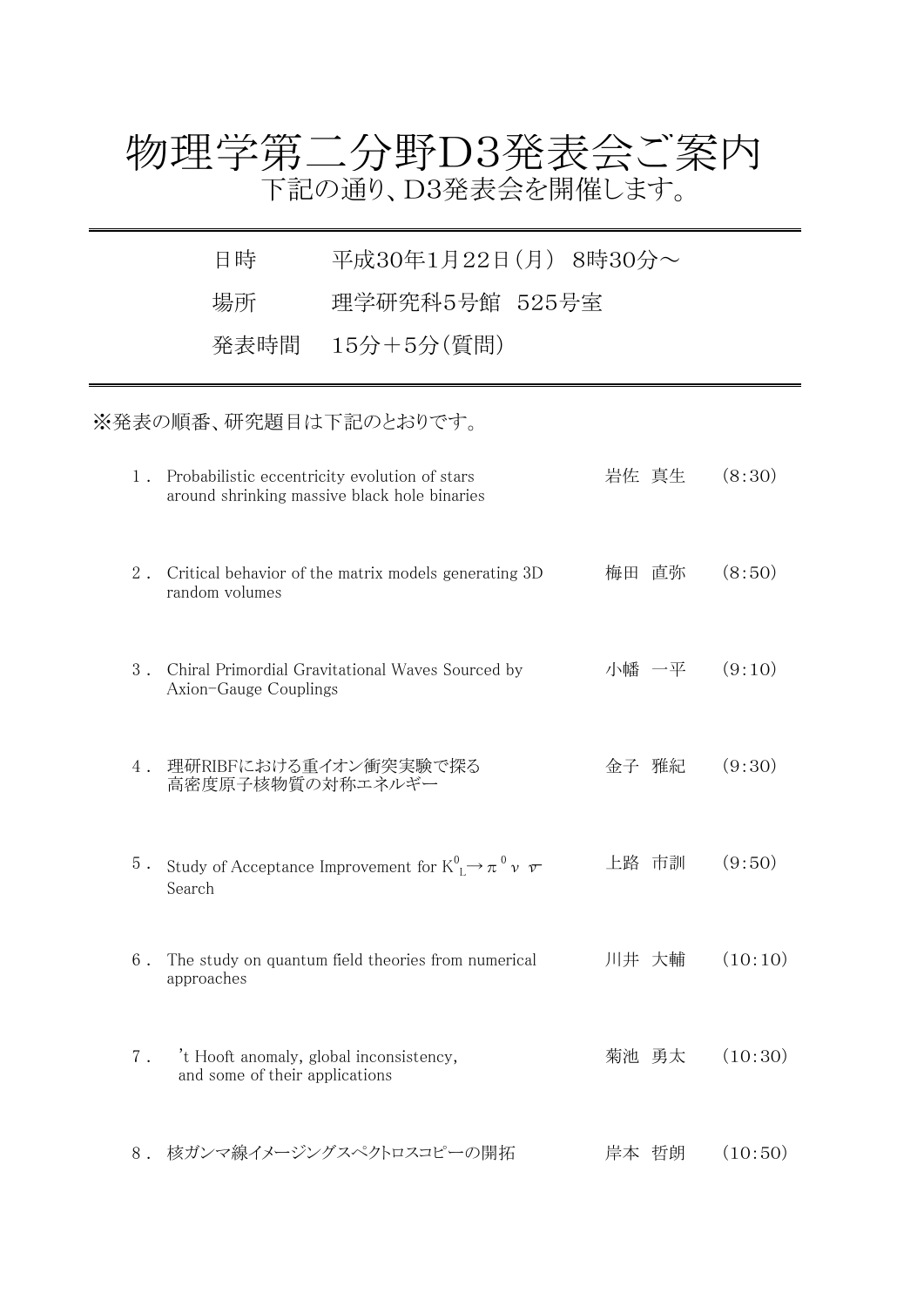|        | 9. ATLAS 実験における弱ボソン対に崩壊する共鳴状態の<br>セミレプトニック終状態での探索                                                                  | 救仁郷 拓人 | (11:10) |
|--------|--------------------------------------------------------------------------------------------------------------------|--------|---------|
| $10$ . | Study of the neutrino mass hierarchy with the<br>atmospheric neutrino data in Super-Kamiokande IV                  | 江 淼    | (11:30) |
| 11.    | Deformation of $N=4$ SYM with space-time dependent<br>couplings                                                    | 崔 在旺   | (11:50) |
|        | 午<br>後                                                                                                             |        |         |
| 12.    | 場の理論におけるエントロピーの数値計算法の開発と<br>それに基づく相対論的重イオン衝突での熱化機構の<br>解析                                                          | 築地 秀和  | (12:40) |
|        | 13. 高強度レーザー照射による金属ワイヤー導波路上への<br>テラヘルツ表面波発生                                                                         | 寺本 研介  | (13:00) |
|        | 14 . J-PARC KOTO実験における $K_L \rightarrow \pi^0 \nu \nu$ 崩壊探索の<br>背景事象の研究                                            | 中桐 洸太  | (13:20) |
|        | 15. ニュートリノ振動におけるニュートリノ反応モデルの<br>系統誤差の評価と振動パラメータの精密測定                                                               | 仲村 佳悟  | (13:40) |
|        | 16. 加速膨張宇宙とブレーンワールドモデル                                                                                             | 西 雅人   | (14:00) |
| $17$ . | Black hole microstates with a new constituent                                                                      | 朴 敏奎   | (14:20) |
|        | 18. Toward a precision cosmological test of gravity from<br>redshift-space bispectrum based on perturbation theory | 橋本 一彦  | (14:40) |